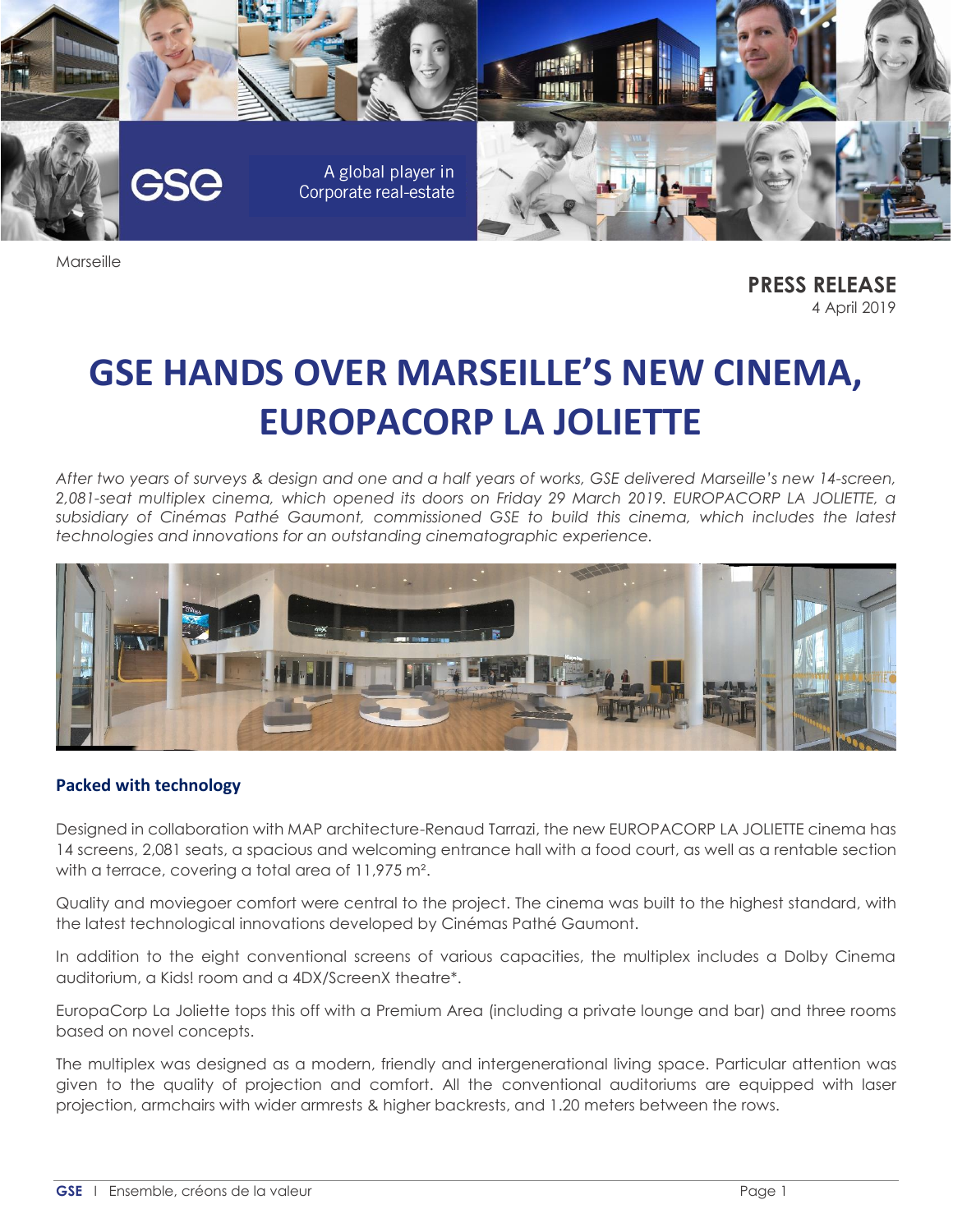## **360° construction management**

GSE carried out all the construction work from A to Z, from earthworks and site remediation, through the covered enclosure, technical installations and finishing works, to the complete fixtures and furnishings of all the premises. In addition, to ensure the smooth running of the project and compliance with the commissioning schedule, EUROPACORP LA JOLIETTE asked GSE to provide the project management for the sound and projection equipment, layout work, the auditoriums' seats and miscellaneous furniture, as well as signs and signage equipment.

Like all GSE projects and buildings, this project was carried out using BIM (Building Information Modelling). This technology helps ensure the quality of design and execution, in particular by simplifying structural and technical visualisation.

### **At the heart of Marseille's new neighbourhood**

This development is one of the flagship projects of EUROMEDITERRANEE, the largest urban renewal initiative in Southern Europe, carried out on a 480-hectare (1,190-acre) site in the heart of the city of Marseille.

Located in the centre of La Joliette neighbourhood, the cinema is part of a dense and complex urban environment. It is the highlight of the EUROMED CENTER commercial and service centre, which also includes four office buildings of approximately 10,000 m² each, 2,000 m² of shops and services, a 210-room 4-star GOLDEN TULIP RESORT hotel, an underground car park with 840 spaces and 4,000 m² of landscaped space.

#### **\* About the EUROPACORP La Joliette cinema:**

14 screens seating 33 to 386 people.

#### **The Dolby Cinema auditorium**

Dolby Cinema is an experience that combines innovative imaging (Dolby Vision) and sound (Dolby Atmos) technologies with exceptional comfort (wider, premium seats, fully reclining back & legs) and sophisticated design (an immersive audio-visual corridor as you enter the room). *222 seats*

#### **The 4DX and ScreenX auditorium**

The 4DX auditorium combines realistic seat movements with some twenty sensory effects (water, smoke, lightning, smell, snow, etc.), in perfect synchronicity with the action on screen.

The ScreenX technology offers 270° panoramic projection thanks to projectors placed on either side of the room, enabling images to reach the side walls, beyond the screen. This extends the film's experience and substantially increases the spectators' immersion. *108 seats*

#### **The Kids! room**

Designed for children (and their minders), the Kids! room screens family movies in an environment where they can choose their seats according to their whims: from benches to Fatboy® beanbags and deckchairs for two.

Created in partnership with LEGO, the room has LEGO play areas, including one for toddlers with LEGO DUPLO bricks and a slide. *Seats 71*